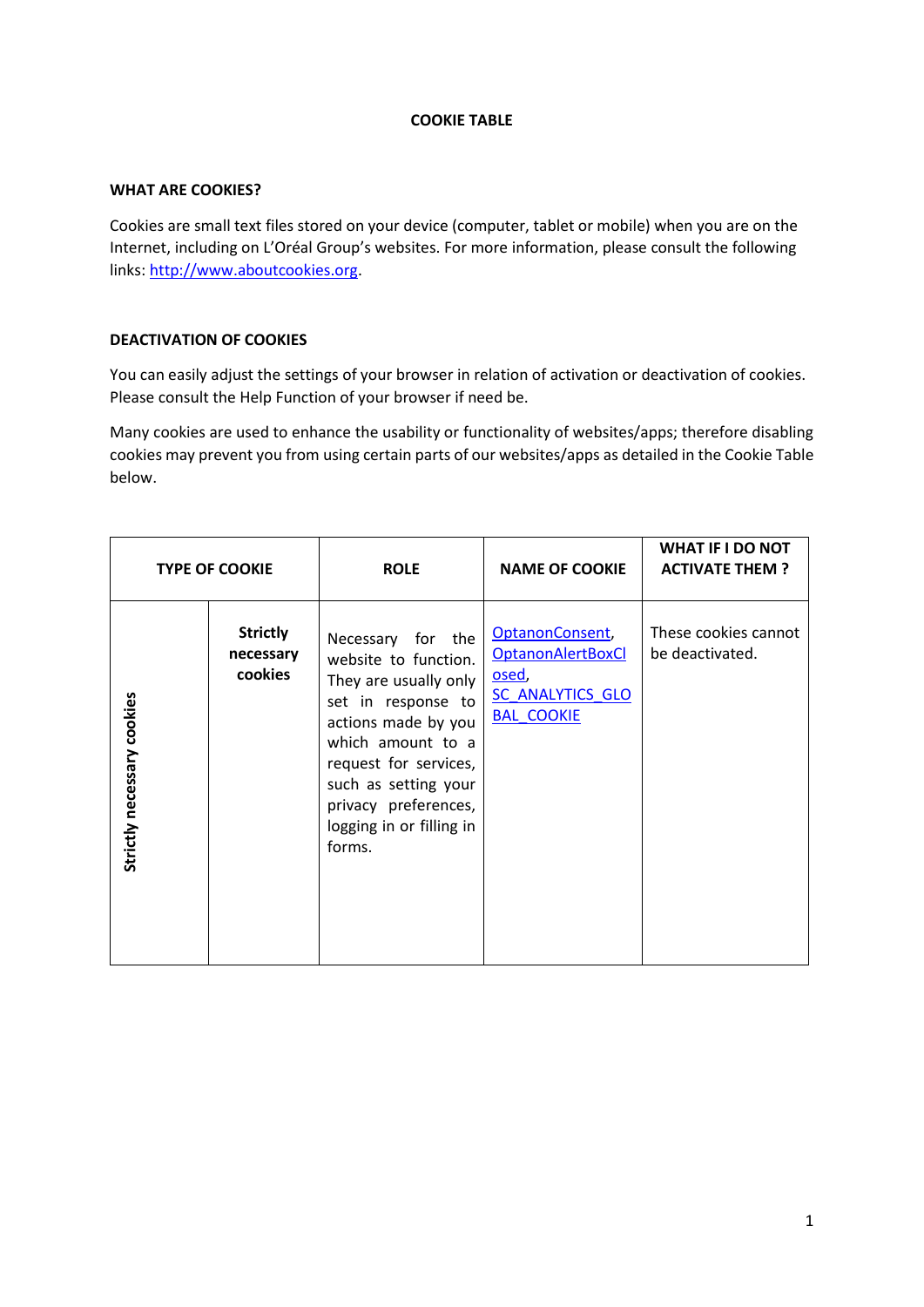| Functionality Cookies | <b>Functional</b><br>cookies | To provide enhanced<br>functionality<br>and<br>personalization.<br>They may be set by<br>us or by third party<br>providers<br>whose<br>services we<br>have<br>added to our pages.                                                                                                                        | lo.v.liveperson.net:<br>LPSessionID, LPVisit<br>orlD, LPSID-<br>nnnnnnnn, LPCKEY-<br>nnnnn, LPVID<br>where-to-<br>$buy.co:$ __utmz, __<br>utmt UA-<br>nnnnnnnn, utmb,<br>__utmc, __utma | Some or all of these<br>services<br>may<br>not<br>function properly.                                                                                |
|-----------------------|------------------------------|----------------------------------------------------------------------------------------------------------------------------------------------------------------------------------------------------------------------------------------------------------------------------------------------------------|-----------------------------------------------------------------------------------------------------------------------------------------------------------------------------------------|-----------------------------------------------------------------------------------------------------------------------------------------------------|
|                       | <b>Session</b><br>cookies    | Session<br>cookies<br>enable the website<br>you are visiting to<br>keep track of your<br>from<br>movement<br>page to page so you<br>don't get asked for<br>the<br>same<br>information you've<br>already given to the<br>site.<br>They<br>are<br>automatically<br>deleted when you<br>close your browser. | <b>ASP.NET SessionId</b>                                                                                                                                                                | Every time you open<br>a new web page, the<br>server where that<br>page is stored will<br>treat you<br>like<br>a a<br>completely<br>new<br>visitor. |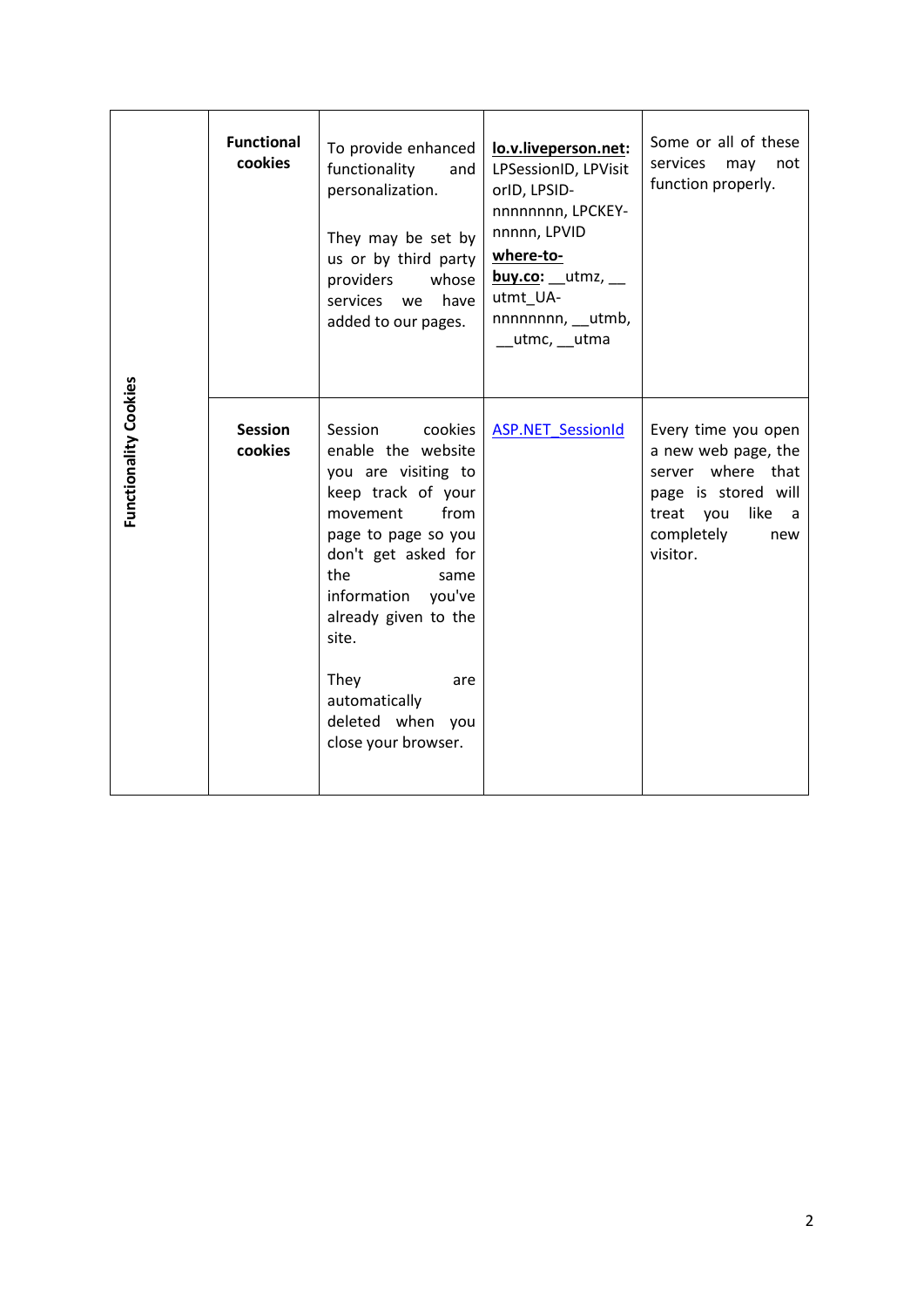|                                 | Social media<br>cookies       | To share our content<br>with your friends<br>and networks<br>through a range of<br>social media services<br>that we have added<br>to the site<br>To join/like our<br>pages using such<br>social media tools.<br>They are capable of<br>tracking your<br>browser across other<br>websites and<br>building up a profile<br>of your interests.<br>This may impact the<br>content and<br>messages you see on<br>other websites you<br>visit. | cdn.syndication.twi<br>mg.com: lang<br>You will find links to<br>these social<br>network policies<br>below:<br>Facebook https://w<br>ww.facebook.com/<br>about/privacy/<br>https://www.faceb<br>ook.com/help/cooki<br>es<br>Google<br>+ http://www.googl<br>e.com/intl/fr/polici<br>es/privacy/<br>Twitter https://sup<br>port.twitter.com/ar<br>ticles/20170518-<br>utilisation-des-<br>cookies-et-des-<br>technologies-<br>similaires-par-<br>twitter<br>Pinterest https://ab<br>out.pinterest.com/e<br>n/terms-service | You may not be able<br>to use or see these<br>sharing tools and<br>join/like our pages<br>using such social<br>media tools.                                                                                                                                                                                       |
|---------------------------------|-------------------------------|------------------------------------------------------------------------------------------------------------------------------------------------------------------------------------------------------------------------------------------------------------------------------------------------------------------------------------------------------------------------------------------------------------------------------------------|---------------------------------------------------------------------------------------------------------------------------------------------------------------------------------------------------------------------------------------------------------------------------------------------------------------------------------------------------------------------------------------------------------------------------------------------------------------------------------------------------------------------------|-------------------------------------------------------------------------------------------------------------------------------------------------------------------------------------------------------------------------------------------------------------------------------------------------------------------|
| Targeting & advertising cookies | <b>Advertising</b><br>cookies | They collect data to<br>show you<br>personalized<br>advertisements.<br>They also allow to<br>limit the number of<br>messages you will be<br>exposed to. These<br>cookies also allow us<br>to measure the<br>performances of our<br>advertising<br>campaigns, for<br>instance the<br>websites visited<br>before ours.                                                                                                                     |                                                                                                                                                                                                                                                                                                                                                                                                                                                                                                                           | will<br>You<br>not<br>be<br>exposed<br>to<br>advertising messages<br>coming from us. You<br>might<br>benefit<br>not<br>from<br>offers<br>the<br>dedicated<br>to<br>our<br>members.<br>Or, the content of<br>advertising will not<br>be personalized. You<br>will then have an<br>offer less attractive<br>to you. |